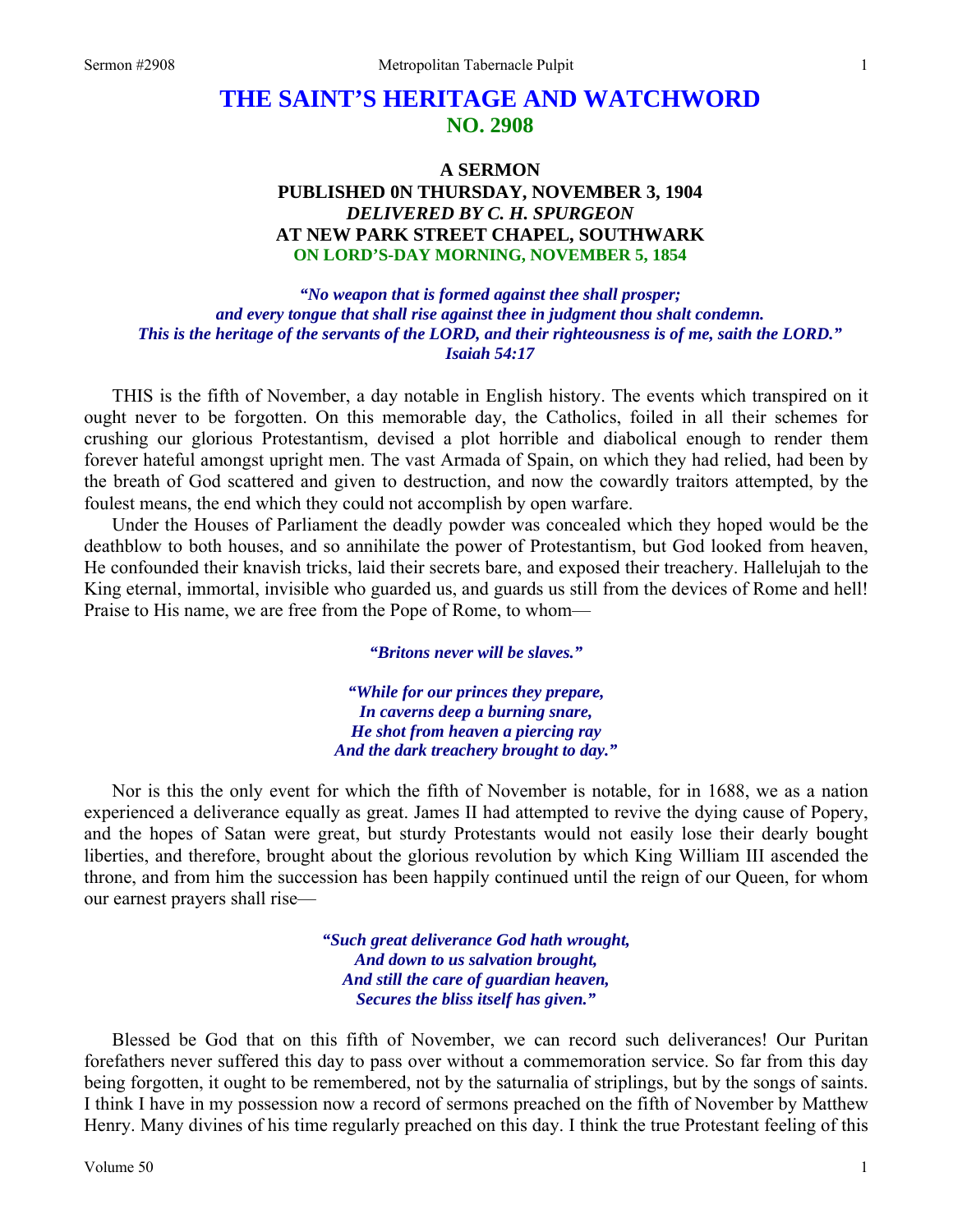country, which has so lately revived, and which has shown itself so strongly, will scarcely forgive me if I do not, this morning, return most humble and hearty thanks to that God who has delivered us from the curse, and enabled us to stand as Protestant men free to preach the Gospel of Christ.

I notice, in my text, two things—the first is *the saint's heritage,* the second, *the saint's watchword*.

**I.** First, THE SAINT'S HERITAGE.

Now, do not suppose that this morning I shall have time, or opportunity, or talents, or power, to enter into an investigation of all the saint's heritages, especially when you remember that—

#### *"All things are ours; the gift of God, The purchase of a Savior's blood."*

Time would fail us to talk of all the possessions of the child of God. This world is his, earth is his lodge, and heaven is his home. This life is his, with all its sorrows and its joys, death is his, with all its terrors and solemn realities, and eternity is his, with its immortality and grandeur. God is his, with all His attributes. The saint has a prospective right to everything. God has made him the heir of all things, for we are co-heirs with Christ, joint-heirs with the Son of God.

We have not time enough, in a life of seventy years, even to read over once the fair inventory of the saint's possessions. There is in it such a depth unfathomable, such a height immeasurable, such an intensity of value, such a wealth of preciousness, that we would need to read it over an eternal number of times before we could ever be able to comprehend to the full the love of God.

So, you see, I am not about to describe the heritage of God's people at large, but I am going to speak of the one peculiar item of that bright heritage which is mentioned in my text, and that is *preservation,* "No weapon that is formed against thee shall prosper; and every tongue that shall rise against thee in judgment thou shalt condemn." I shall speak of this as being the heritage, not only of the church at large, but the personal and particular possession of every true believer, every elect child of God.

First then, there is the promise that *we shall have protection against the hand of men,* "No weapon that is formed against thee shall prosper." Satan has always used the hand of man against the church of Christ. The weapon of physical force has ever been brought to bear against the church of God. From the day when Cain with his club struck his brother Abel, and laid him low, down to the time of Zacharias the son of Barachias, and from that time until now, this weapon has been constantly used against the church of God.

There has never been a time when a weapon has not been forged against the church of Christ. Yea, even at the present moment, as I stand here, and with the eye of fancy survey our world, I see a fire blazing, fierce is the flame, and high its pile of fuel. I see a monarch forging a weapon, a crowned tyrant longs to bring forth chains of iron for the liberties of Europe, and smaller despots long to destroy the germ of all true liberty, "the glorious gospel of the blessed God." I see the armies ready against the Lord of hosts, ready to do battle against the servants of God [Singularly enough, the battle of Inkermann was at this moment raging, November 5, 1854].

Still, here is our sweet comfort, they may forge the weapon, they may fashion the sword, they may shut the prison door, they may confine the prisoners, they may make their instruments of torture, but they cannot prosper, for God has said it. "He breaketh the bow, and cutteth the spear in sunder; he burneth the chariot in the fire." "No weapon that is formed against thee shall prosper." He will not let it do so.

Let us just look back through history, and see how God has fulfilled this gracious promise to His church in past days. He has done it sometimes in this way. He has not allowed the sword so much as to touch His church. At other times, He has suffered the sword to do its work, and yet, out of evil, He has brought forth good. Sometimes, no weapon that has been formed against the church has prospered because God has not suffered it so much as to touch His church.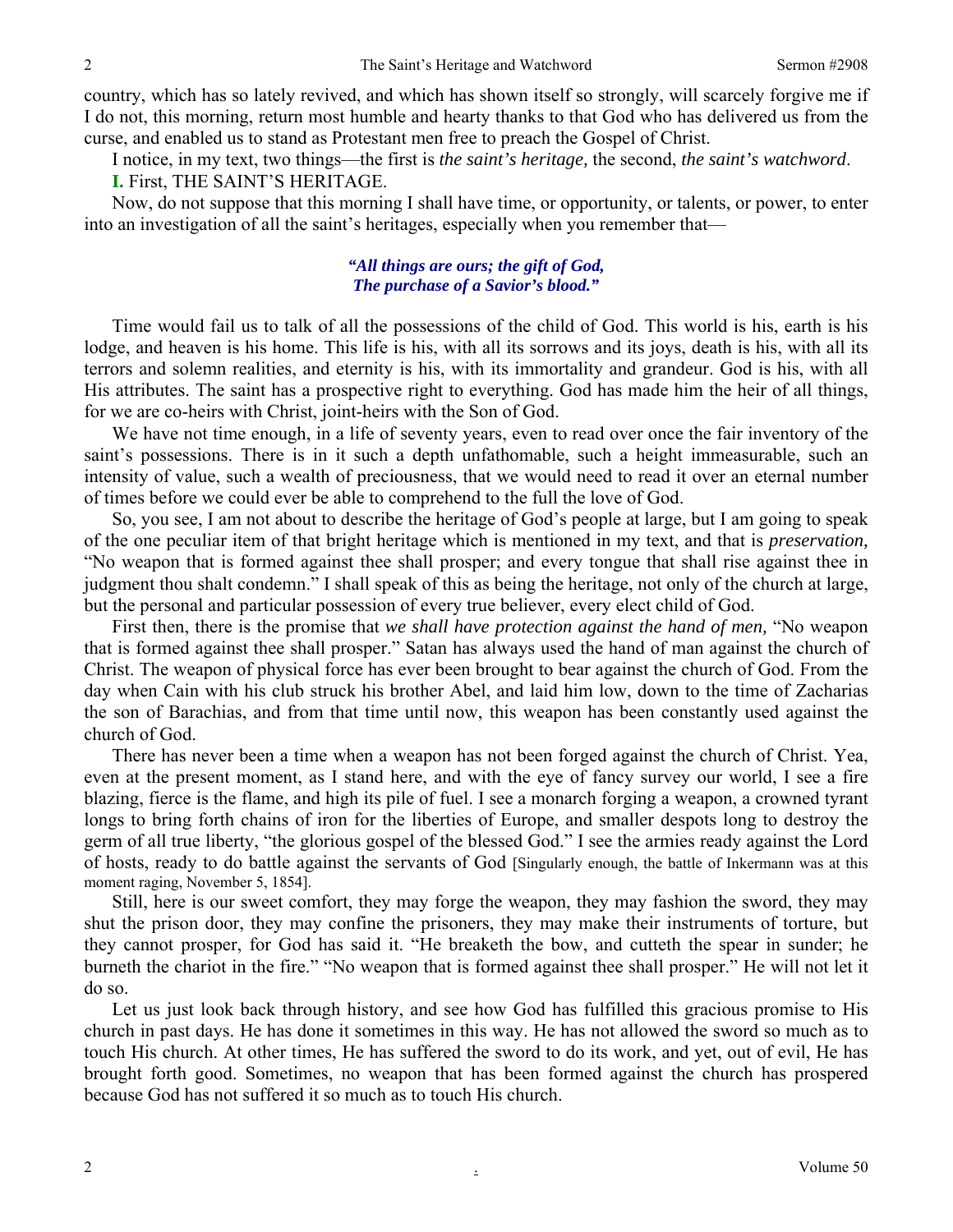Think of the overthrow of Pharaoh. Look yonder, there he is, at the head of all the chivalry of Egypt, pursuing the chosen race. The sea divides to give passage to the Lord's elect. Lo, they tread the pebbly bottom of the Red Sea, while the waters stand like walls of snow white crystal on the right and on the left. But the impious monarch, all unawed by this mighty marvel, shouts, "On, on, soldiers of Memphis! Do you fear to tread where slaves are bold?" See, they boldly dash between the watery heights, chariots and horses are in the sea, madly pursuing Israel.

Ho, Israel! fear not the uplifted spear, dread not the rattling chariot, they are marching to their tombs, their weapons shall not prosper. Moses lifts up the rod of God, the parted floods embrace with eager joy, and grasp the helpless foe within their arms.

> *"Over horse and over car, Over every man of war, Over Pharaoh's crown of gold The loud thund'ring billows roll'd. 'Mid the water dark and dread, Down they sank, they sank like lead!"*

Again, my brethren, behold another glorious proof of the promise. Haman had conceived a hatred to Mordecai, and for his sake the whole race of the Jews must perish. How cunningly he lays his plots, how readily he obtains the consent of the king, how sure he is of his revenge! Even now, in imagination, he sees Mordecai swinging on the lofty gallows, and all his kindred given to slaughter.

Ah, you enemy, delight in your imagination, for it shall be disappointed! Rejoice in your design, but it shall be utterly confounded! There is a God in the courts of heaven, and an Esther in the palace of Shushan. You yourself shall be hanged on your own gallows, and the race of David shall revenge the deed of the Agagite upon his sons. O Israel, well may you rejoice at the feast of Purim, for the weapon of the mighty is broken!

Nor here alone can we see the promise fulfilled, for time would fail me to tell of conquered Amalek and routed Midian. Scarcely can I speak of Philistia and her giants given to the beast of prey, or Edom slaughtered by the sword. Let the armies witness who fled at the fancied rumbling of chariots, or that host who in one night became the inhabitants of the realms of death. Let the warriors, who rest with their rusted swords beneath their earthy pillows, rise from their long sleep, and confess the futility of their efforts, yea, let monarchs now in the chains of hell bear witness to their own utter confusion when the Lord appeared in battle for His chosen.

March on, despot, bid your slaves rise against the free, crush the helpless, and usurp the dominions of your neighbor, but know that the Lord is mightier than you are. Your Northern hordes are not invincible, and Britons, with the help of God, shall teach you that in vain you lift the hand of robbery. You contend with a nation in whose midst the elect of God are praying against you, and you shall know that God has said unto her holy seed, "No weapon that is formed against thee shall prosper."

But now another view of the subject presents itself. Sometimes God has suffered the enemy to exult over us, and the sword has been used with terrible effect. There have been dark and gloomy days for the chosen church of Christ, when persecution has cried "Havoc, and let slip the dogs of war." When blood has flowed like water over the land, our enemies have triumphed. The martyr was bound to the stake, or was crucified upon the tree, the pastor was cut off, and the flocks were scattered. Cruel torture, awful suffering, was endured by the saints of God. The elect cried, and said, "O Lord, how long? Let it repent thee concerning thy servants." The enemy laughed and said, "Ah! Ah! so would we have it."

Zion was under a cloud. Her precious saints, comparable to fine gold, were esteemed as earthen vessels, the work of the hands of the potter, and her princes were trodden down like mire in the streets. O my soul, how was it in that sad day, when the enemy came upon her like a flood, and she could scarcely lift up the standard of the Lord against him? O God, there was an hour when You would not hear the cry of Your elect! It seemed as if Your ear was deaf. The plaint of the widow was unheeded, the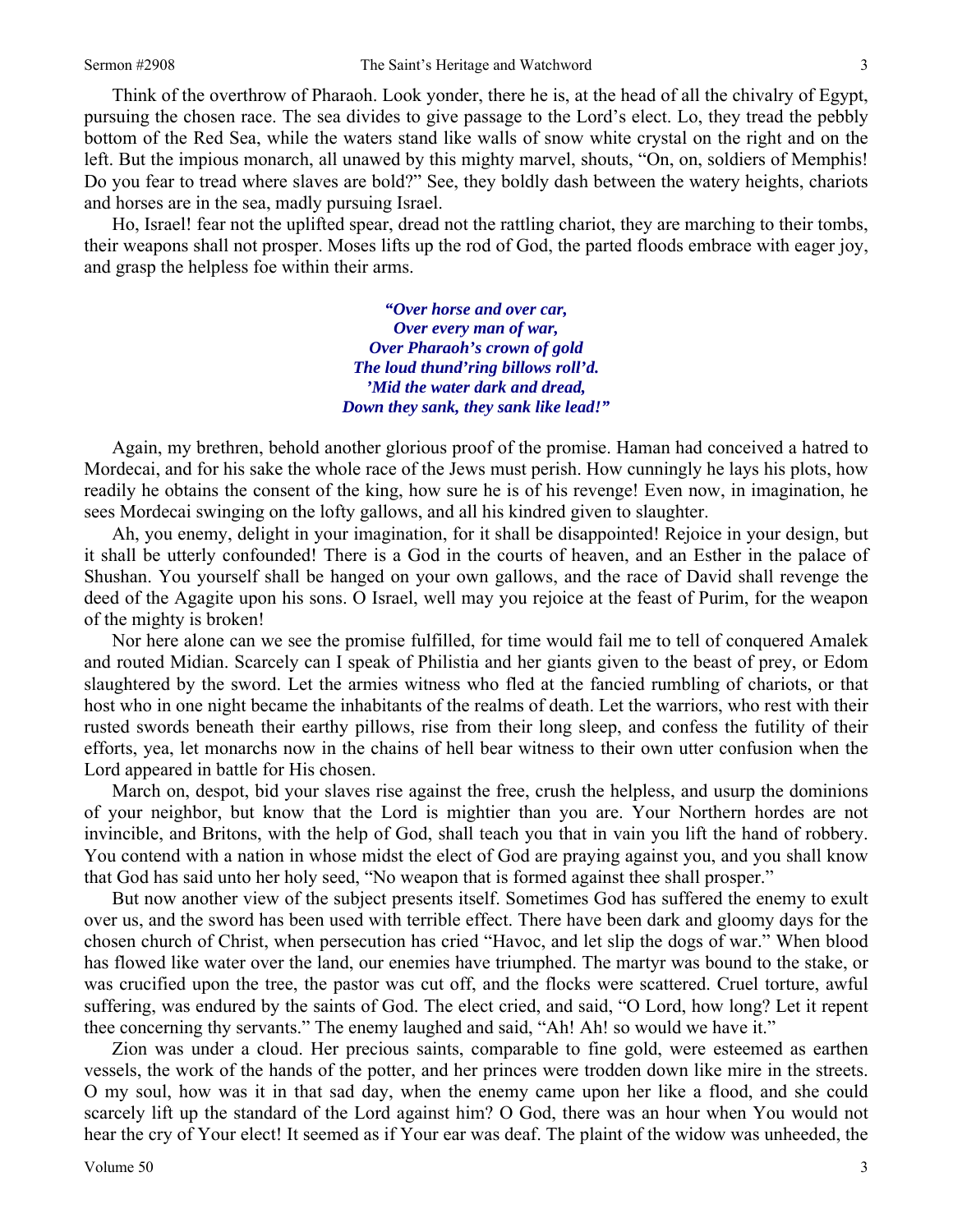groans, the agonies, and the cries of martyrs were unnoticed, and You did still allow the enemy to vex Your children. Persecution shook the land, and set forth its burning lava of cruelty, devastating the fair fields of the church of God.

But did the enemy prosper? Did he succeed? Did persecution destroy God's church? Did the weapon formed against us prosper? No! Each time that the church had a wave of persecution pass over her, she rose out of it, and lifted her fair countenance, "fair as the moon, clear as the sun, and terrible as an army with banners." She was all the more glorious for it all. Every time her blood was shed, each drop became a man, and each man thus converted stood prepared to pour out the vital current from his veins to defend the cause of God and truth.

Ah! Those were times when, instead of the church being diminished and brought low, God did multiply her, and persecution worked for her good instead of causing her evil. The persecutor did not destroy the church. The ship of Christ's church never sails so well as when she is rocked from side to side by the winds of persecution, and when, at every lurch, she is well-nigh overwhelmed. Nothing has helped God's church as much as persecution, she has been increased and strengthened by it.

You will remember that this is not only the heritage of the church at large, but also of every individual believer. And now I can speak to some poor souls who are in this place of worship. O brother, O sister, there is a word for you this morning! "No weapon that is formed against thee shall prosper." There are some dear sisters, who come into this house of prayer under fear of brutal husbands, and there are sons and daughters who have cruel fathers.

I know there are some here who meet with dire and terrible persecution because they come to the house of God. Little do some of us know, when we meet here, what our neighbor in the same seat has had to suffer through, coming to this house of prayer. I could a tale unfold that would ruffle up your spirits—a tale of persecution endured by some of the saints of God in this place. This is a word for you, my friend, "No weapon that is formed against thee shall prosper." The blow of a brutal husband shall not injure you, it may injure your body, but it cannot injure your soul. "Fear not them which kill the body, but are not able to kill the soul: but rather fear him who is able to destroy both soul and body in hell."

Why should you fear men when God is on your side? Remember that Christ has said, "Blessed are ye, when men shall revile you, and persecute you, and shall say all manner of evil against you falsely, for my sake. Rejoice, and be exceedingly glad: for great is your reward in heaven: for so persecuted they the prophets which were before you." Hold on, young man, hold on, young woman, still continue in the fear of God, and you shall find that persecution shall work for your good.

But mark you, persecutor—if you are here this morning—there is a chain in hell, of hot iron that shall be bound around your waist, there are fiends that have whips of fire, and they shall scourge your soul throughout eternity, because you dare to put a stumbling block in the way of God's children. Remember what the Lord Jesus said, "Whoso shall offend one of these little ones, which believe in me, it were better for him that a millstone were hanged about his neck, and that he were drowned in the depth of the sea."

The second portion of the saint's heritage is, "every tongue that shall rise against thee in judgment thou shalt condemn." *Here is protection from the tongues of men*. Satan leaves no stone unturned against the church of God. He uses not simply the hand, but what is more often a sharper weapon, the tongue. We can bear a blow sometimes, but we cannot endure an insult. There is a great power in the tongue. We can rise from a blow which smote us to the ground, but we cannot so easily recover from slander that lays the character low, yet the promise of the text is, "Every tongue that shall rise against thee in judgment thou shalt condemn."

Look at the church at large, and see how she has condemned her adversaries. When first she came into the world, she had to oppose Judaism, but she has condemned it, and its doctrines are now effete, then up started philosophers, and they said that the Gospel was all foolishness, because they found nothing of worldly wisdom in it. But what has become of the philosopher now? Where is the Stoic who boasted of his wisdom? Where the Epicurean who lectured in the streets of Greece? Where are they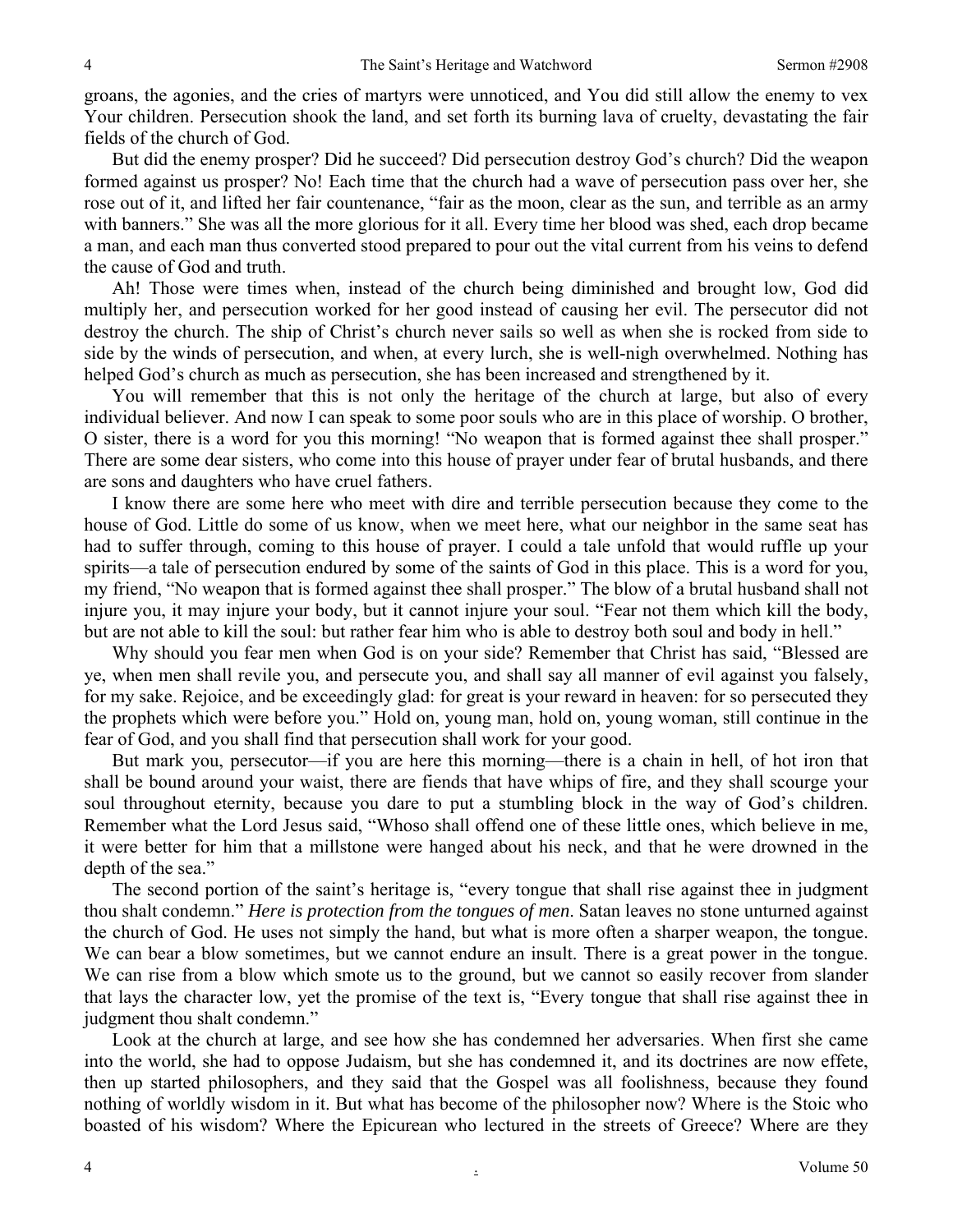now? They are gone, and their names are only used to describe things that have ceased to be. Then Satan invented Mohammedanism in order to oppose the truth of God, but the church of God has condemned that long ago. The cross has made the crescent wane.

Where are the various systems of infidelity which have arisen one after another? They are gone quite out of sight. Now and then we have felt rather alarmed, because we have heard that some great people were going to prove that the Bible was not true, and that our creed was not sound. I remember talking with an old man, who said to me, "Ah, sir, this geology will quite ruin man's belief in the Bible!" But geology, instead of opposing the Gospel, furnishes many powerful confirmations of the facts of revelation. Each one of the sciences has, in its imperfect condition, been used as a battering-ram against the truth of God, but as soon as it has been better understood, it has been made a pillar in Zion's citadel.

Fear not, O sons of God, that the perversions of men of science can damage our cause! Lying tongues we shall condemn. O infidelity, abortion of the night, you have been condemned a thousand times! You are a protean creature, changing your shape as the ages come and go. Once you were a laughing idiotic plaything for Voltaire, then a bullying blasphemer with Tom Paine, then a cruel, blood drinking fiend, fit mate for Robespierre, anon a speculating theorist with Owen, and now a worldly, gross secularizing thing for impious lecturers and their profane admirers. I fear you not, infidelity, you are an asp, biting at iron, spending your spleen, and breaking your fangs.

My friends, did you ever, in imagination, walk the centuries, and mark the rise and fall of various empires of unbelief? If so, you seemed to be on a battlefield, and to see corpses all around you. You ask the name of the dead, and someone replies that it is the corpse of such and such a system, or the carcass of such and such a theory, and mark you, as surely as time rolls on, the now rampant style of infidelity will perish, and in fifty years, we shall see the skeleton of an exploded scheme, and its epitaph will be, "Here lies a fool, called, of old, a Secularist."

What shall we say of Mormonism, the haggard superstition of the West, or of Puseyism, the express image of Popery, or of Socinian and Arian heresies, of Arminian perversions, or of Antinomian abuse? What shall we say of each of these errors but that their death-knell shall soon toll, and these children of hell shall sink back to their birthplace in the pit.

Yon old and crazy church upon the seven hills has dared to hurl its anathemas at the saints of the Lord, and still dues she hold the wine cup of abomination in her hand, and she is still robed in scarlet, and her sway is over many waters, but she shall be condemned in judgment. Lo, the millstone in the hand of the archangel hastens to its fall, and Babylon the Great shall perish with a terrible overthrow. Then shall this cry go up from the church of God, "Shout, O heavens, for the LORD hath done it; sing, O ye inhabitants of the earth, for the promise is accomplished, and every opposing tongue is condemned!"

This promise is the personal heritage of each child of God, "Every tongue that shall rise against thee in judgment thou shalt condemn." What a sweet thought that is to me, for there are many tongues busy about me. Some say, "He is a good man," others say, "He is deceiving the people." Well, if God will convert more sinners, and bring more into His church, men may say what they like about me. I am not careful to answer any of the self-thought infallibles in this matter.

You never hear of a preacher, who gathers a crowd, or who is doing any good, but he is sure to be slandered, and vilified, but here is a promise for him, "Every tongue that shall rise against thee in judgment thou shalt condemn." Then, the more accusers, the more acquittals; the more slander, the more honor; so the enemy may slander us as much as he pleases.

But I know that there are some of my hearers, who believe and love the doctrines of grace, and sometimes, you are called to dispute and contend them. I trust you are, I hope you love to "contend earnestly for the faith once delivered to the saints." I know what the case is with many of you, when you come to talk with an infidel, you do not know what to say. Has it not been so with you many a time? You have said, "I almost wish I could hold my tongue, for the man has confounded me," yet remember, "Every tongue that shall rise against thee in judgment thou shalt condemn."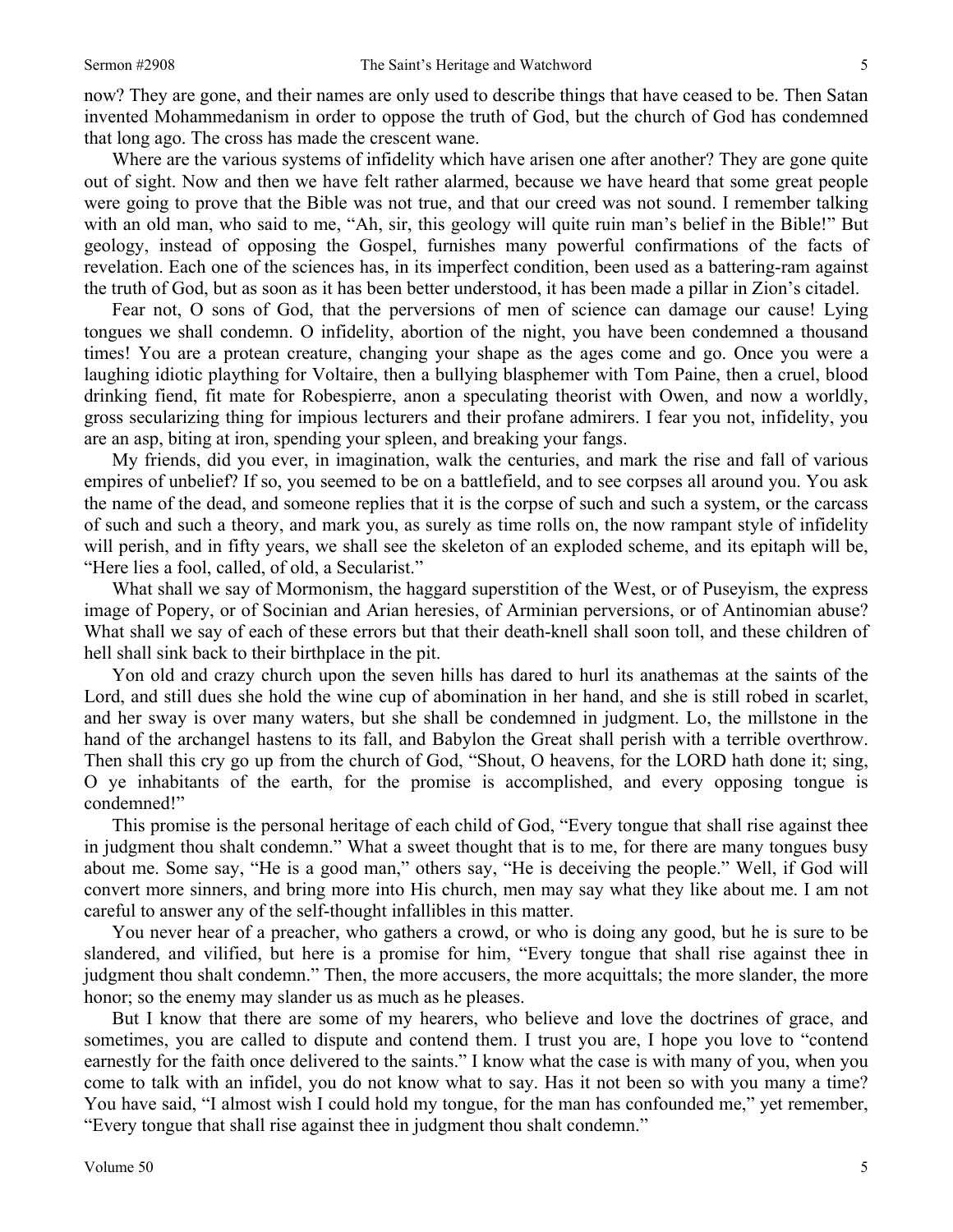The last time you had that dispute, you thought that your adversary conquered, did you not? You thought wrongly. He might glory in his intellectual prowess, he might say, "Oh, that man is nothing to me." But leave him alone till he gets to bed, and when darkness is all round him, he will begin to think seriously. He conquered you in appearance, but now you master him. Wait till he is sick, and then your words shall ring in his ears, they shall come up again from the grave, if he should survive you, and you will conquer him then.

Do not be afraid to argue for the truth. Do not think that infidels are wise men, or that Arminians are so exceedingly learned. Stand up for the truth, and there is so much solid learning, and real truth to be found in the doctrines that we uphold, that none of you need be ashamed of them. They are mighty, and must prevail. The mighty God of Jacob, by the demonstration of the Holy Ghost, make them triumphant!

There is one who has risen against me in judgment many a time, and I daresay he has troubled many of the dear people of the Lord here—that is, Satan. He is always rising in judgment against us. Whenever we get into a little trouble, he comes and says, "You are no saint." If we commit a sin, he says, "You would not sin like that if you had been a child of God, you have no interest in the covenant, you have deceived yourself."

How many times Satan has risen against me in judgment, and so risen that I have been fool enough to heed what he said! I have told him sometimes, "You are a liar, and the father of lies," but at other times, I have believed his malicious accusations. It is no easy thing to stand against the insinuations of the evil one. You, my brethren, are not ignorant of his devices. He has set conscience at you, the hellhounds of legal convictions have howled upon you, and the drum of terrible doom has thundered in your ears, then up has stood the fiend himself, and denied your union with Jesus, claiming you as his own prey and portion.

Ah, but how glorious was the moment when our Advocate entered the forum of conscience, and assured us that He had pleaded our cause in the Court of King's Bench above! And oh, when He showed us the adversary's brief spoiled by the nails of the cross, we felt that the tongue of Satan was condemned and his calumnies hushed. Glorious Counselor, all praise be to Thine adorable name!

Let the saints know also that they shall soon have a yet more public triumph over their cruel enemy. At the day of judgment, the foe of God and man shall be dragged from his cell, shall lift his brazen front with thunder scarred, receive his sentence, and begin a hell more terrible than all he has endured before.

O saint, do you not know that you shall judge him? Know ye not that you shall judge angels? You sons of God shall sit as co-assessors with His firstborn Son, and when He shall pronounce the doom of the old dragon, you shall solemnly say "Amen" to the sentence.

Rejoice, O poor tried one, you shall tread upon the lion and the dragon, your foot shall be upon the head of your enemy, and you shall know that the promise of this text is fulfilled in your own experience, "Every tongue that shall rise against thee in judgment thou shalt condemn."

Now, beloved, I think I have spoken sufficiently for the present, on this glorious heritage of the saints of God. The weapons forged against us are not to prosper, and the tongues raised against us are to be condemned.

**II.** Now I am to speak upon THE SAINT'S WATCHWORD.

What is that? "This is the heritage of the servants of the LORD, and their righteousness is of me, saith the LORD."

In ancient times, as well as at the present time, armies used to have their watchwords, by which they might recognize one another in the dark. We want a watchword now. It is very difficult to tell the children of God unless we have certain signs. God Himself gives us the watchword, "Their righteousness is of me, saith the LORD." You can always tell a saint of God by this watchword. If he says, "My righteousness is of God," you may safely believe that he is a disciple of Jesus Christ. If he does not understand our shibboleth, he may not have lived in that country where they speak the pure language of Canaan, and that may excuse defects in his language. He may differ from us in some points,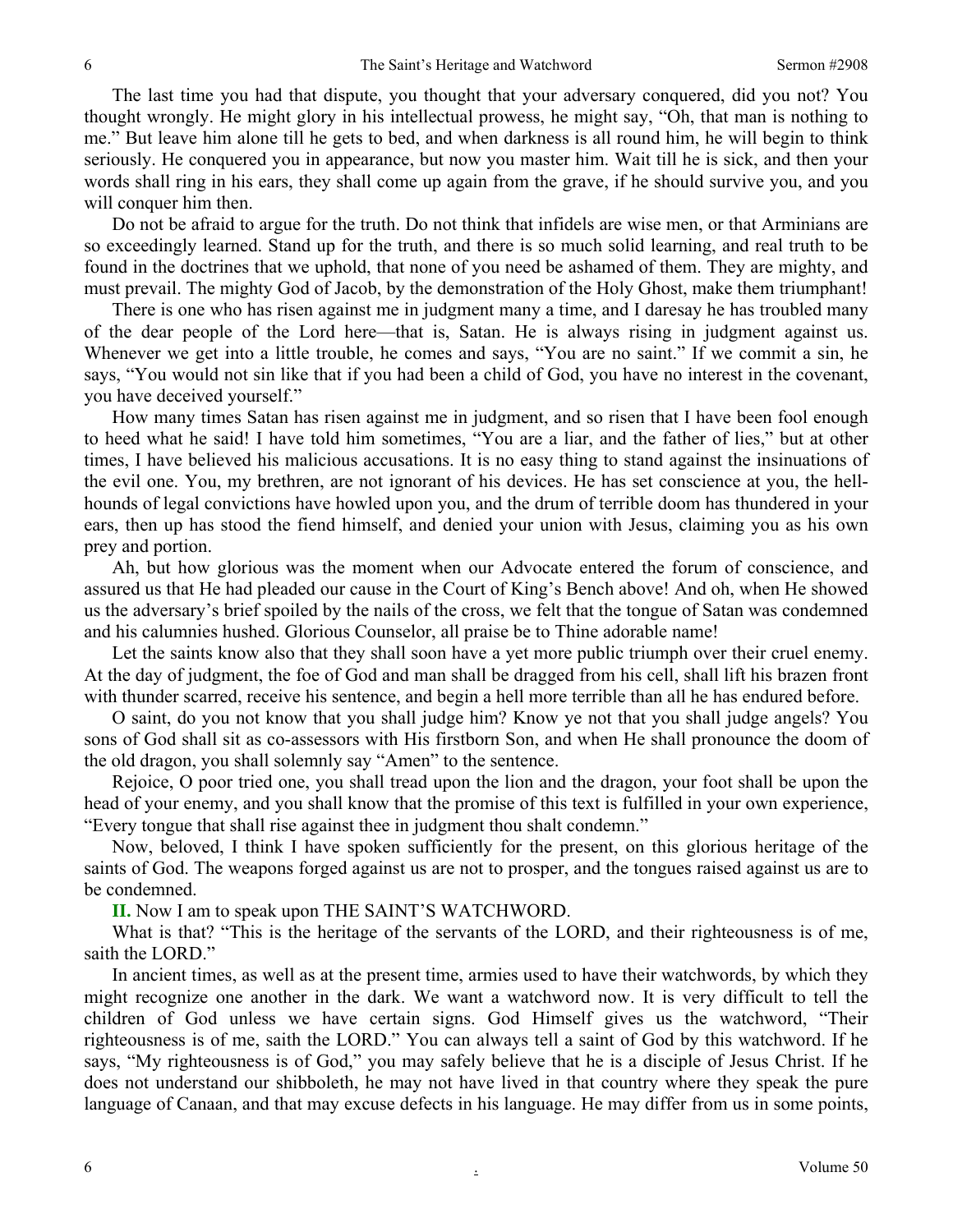but if he sincerely says, "My righteousness is of God," you may safely conclude that he is not an enemy of the truth, I mean, "THE TRUTH as it is in Jesus."

We may understand this watchword in two senses. It may mean that *Christian justification in the eyes of the world is of God,* and also that *their righteousness, their salvation, is of God*. There is to be a time when God's children shall come out clear of all slander, when falsehood shall be swept away, and they stall stand forth justified even by their enemies. Their slanderers shall have nothing to say against them then. They shall share in the admiration which an assembled universe shall be constrained to give to Him who does all things well.

But this vindication will not be brought about by their own efforts. They have not been anxious to avoid reproach for Christ's sake. They have not wept and bemoaned themselves because they were counted the offscouring of all things. No, their righteousness, their entire clearing from the aspersions of malice, and the calumnies of envy, will come from JEHOVAH.

The escutcheon of the church is in the Lord's hands, and He will wipe away every blot from it. The character of the saints, God Himself shall vindicate, and all liars shall have their portion in the lake of fire and brimstone. Let this be the motto on the pennon on our lance, let this be our cheering watchword: "Our righteousness is of the LORD."

Now for the second meaning. "Their justifying righteousness is of me," saith the Lord. If I wished to test you all, and might ask you only one question, I would ask this: What is your righteousness? Come along in single file. What is *your* righteousness? "Oh, I am as good as my neighbors!" Go along with you, you are not my comrade.

What is *your* righteousness? "Well, I am rather better than my neighbors, for I go to chapel regularly." Off with you, sir, you do not know the watchword. And you next, what is *your*  righteousness? "I have been baptized, and am a member of the church." Yes, and so you may be, but if that is your only hope, you are still in the gall of bitterness. Now, you next, what is *your* hope? "Oh, I do all I can, and Christ makes up the rest." Rubbish! you are a Babylonian, you are no Israelite, Christ is no make-weight—away with you.

Here comes the last. What is *your* righteousness? "My righteousness is filthy rags, except the righteousness which I have, which Christ wrought out for me on Calvary, which is imputed to me by God Himself, and which makes me pure and spotless as an angel."

Ah, brother, you and I are fellow soldiers, I have found you out, that is the watchword, "Your righteousness is of me, saith the LORD." I do not ask whether you are Churchmen, or Methodists, or Independents, or Baptists, if you do but know this watchword, "Your righteousness is of me, saith the LORD." I can leave all those minor things if you can sing—

### *"Jesus, Thy blood and righteousness My beauty are, my glorious dress."*

Tell me that you have any other trust, and I will have nothing to do with you. Tell me that you can work out your own salvation without God's help, and I will not acknowledge you as my brother. But if you tell me that, from first to last, you rely only on Jesus, then I acknowledge you as my fellow soldier, and I am glad to see you wherever I meet you.

But to wind up, we have had the heritage of the saints, and we have had the watchword of the saints, what more shall I say? I will say—How well God has kept His promise! Has He not? You must know that it is just two hundred forty-nine years ago—it will be two hundred fifty next year—the fifth Jubilee—since under the Parliament House the train was laid, and the gunpowder ready, to blow up the Houses of Lords and Commons, and utterly to destroy the nation.

Ah, how Satan gloated over the thought that he should destroy the church of God, and exalt his darlings to honor in the places of those who loved the Lord! The plotters said, "The foundations will be destroyed, and then what will the righteous do?" They thought that surely their end would be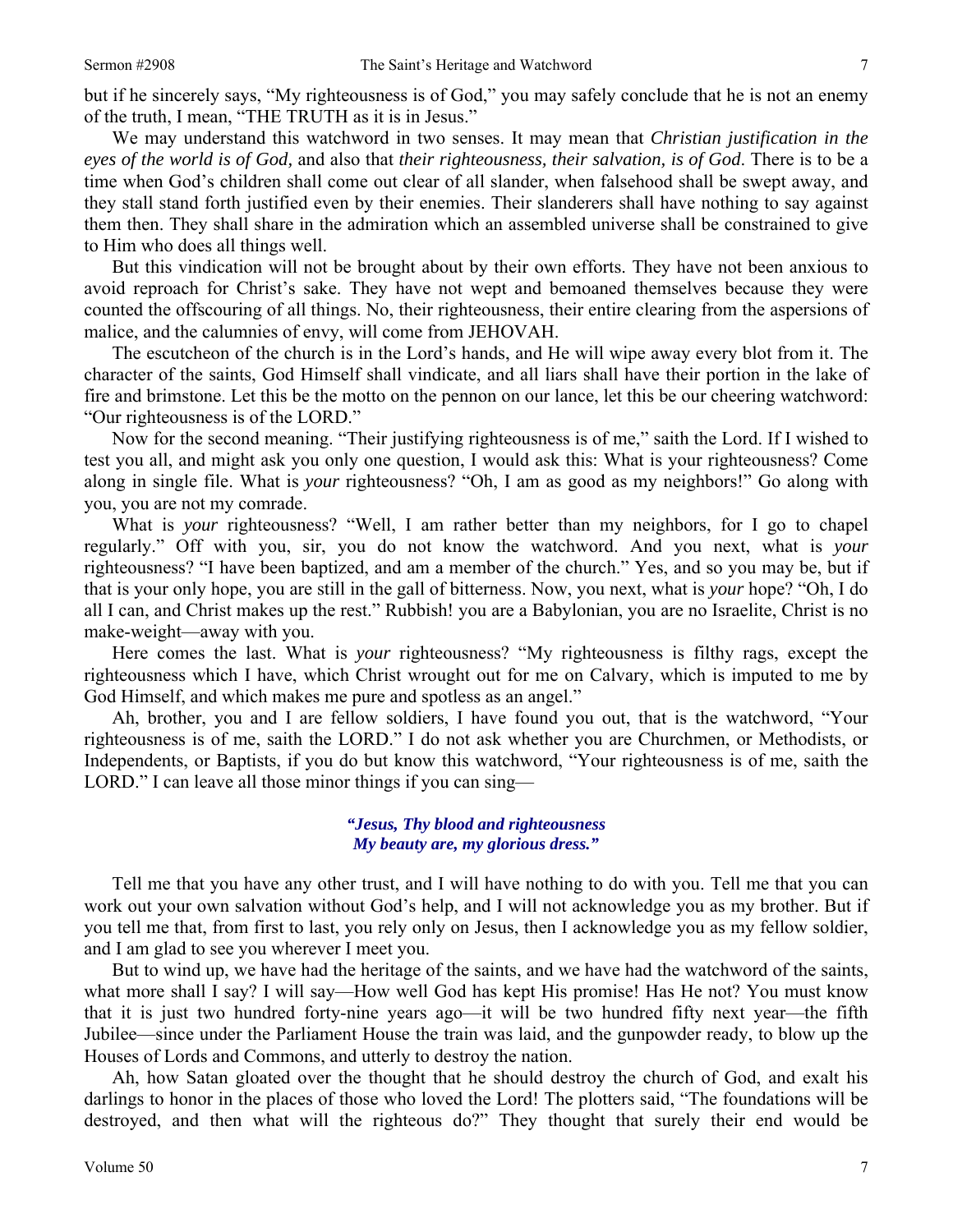accomplished, but how sadly were they disappointed! They were discovered. Down went the soldiers, and found out the plot, and Popery has been prevented from spreading throughout Great Britain. Blessed be the name of the Lord, "No weapon that is formed against his church shall prosper." We glory because we can put our finger upon the page of history and exclaim, "God is true, and past events are witnesses of His faithfulness."

O beloved, has the Holy Ghost given you an inwrought knowledge of the truth of this promise of God? Have you experienced blessed deliverances from the right hand of the Most High? Many of you, I fear, have neither part nor lot in this matter, and you have true cause to lament your terrible loss in being unable to grasp these covenant blessings. But some of us may now anticipate the hour when we shall obtain complete redemption with all the blood-bought family, and then, ah, then how shall we with rapture review delivering grace in all its thousand instances!

Hark! Hark! I thought I heard sweet music, I thought I heard a song descending from the regions up above, borne down by gales whose breath is sweet as that which comes from the spice groves of Araby. I hear a sound, not earthly—it is, it must be celestial, for no mortal sonnets can with these compare. O river of harmony, where are the lips from which you flow?

The heavens are opened, I see a host in white robes, with crowns on their heads, and palm branches in their hands. Who are these? and where did they come from? These are they who have passed through great tribulation, and who tell us, "We have whitened our robes in the blood of the Lamb; therefore are we without fault before the throne of God, and we serve him day and night in his temple."

Holy ones, repeat your song, saints of God, re-echo the chorus, repeat it yet again, that these ears may hear it. What do you sing? "No weapon that is formed against us hath prospered, every tongue that hath risen against us in judgment we have condemned. This is our heritage, our righteousness is of the LORD." Now, saints below, take up the strain, and sing it by holy, joyous, confident anticipation—

> *"No weapon hath prosper'd, the foe is o'ercome; No tongue hath succeeded, the wise ones are dumb; The Lord is our glory, and each of the host Shall yet shout 'Hosanna!' on Canaan's fair coast.*

Glory be to Father, Son, and Holy Ghost, world without end! Amen.

## **EXPOSITION BY C. H. SPURGEON**

### *ISAIAH 43:14-28 AND 44:1-8*

**Isaiah Chapter43. Verses 14-16.** *Thus saith the LORD, your redeemer, the Holy One of Israel; For your sake I have sent to Babylon, and have brought down all their nobles, and the Chaldeans, whose cry is in the ships. I am the LORD, your Holy One, the creator of Israel, your King. Thus saith the LORD, which maketh a way in the sea, and a path in the mighty waters;* 

Great events in history all have some connection with the church of Christ. We may not always be able to see it, but we may rest assured that it is so. The rise and fall of empires have a great deal to do with the chosen people of God. So here He reminds them of what He did in the ancient days when He smote Egypt at the Red Sea, and made a path for His people through the mighty waters.

**17.** *Which bringeth forth the chariot and horse, the army and the power; they shall lie down together, they shall not rise: they are extinct, they are quenched as tow*.

There is a little blaze and a little smoke, and then all is over with the tow. So shall it be with those who set themselves up against the Lord; He shall confound their wisdom, and humble their pride.

**18-19.** *Remember ye not the former things, neither consider the things of old. Behold I will do a new thing;*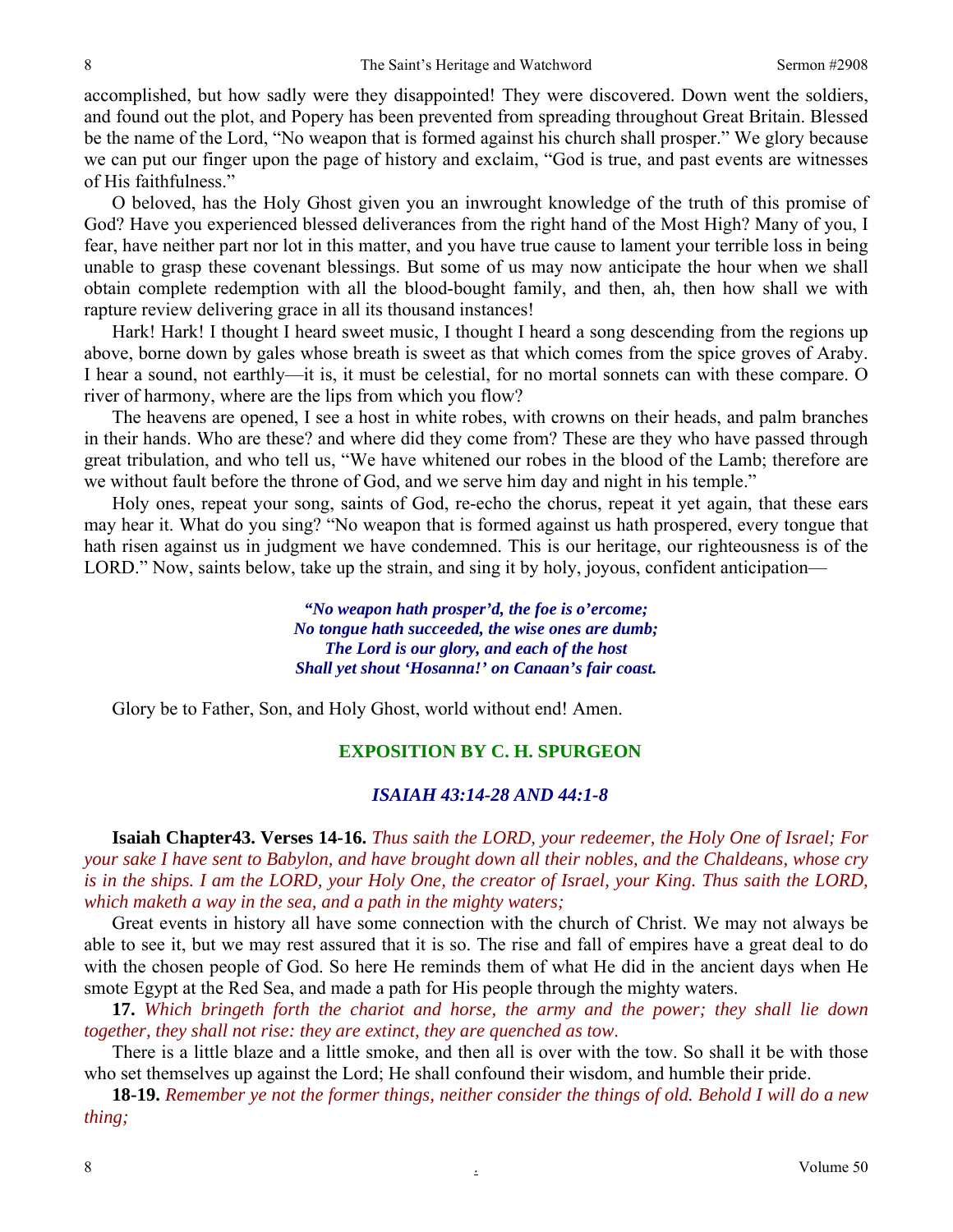What God has done once, He can do again, but He can also make yet grander and more marvelous displays of His power and grace than He has ever yet given.

**19-20.** *Now it shall spring forth; shall ye not know it? I will even make a way in the wilderness, and rivers in the desert. The beast of the field shall honor me, the dragons and the owls: because I give waters in the wilderness, and rivers in the desert, to give drink to my people, my chosen.* 

If then, O child of God, you are in sore distress, if all around you is comfortless as a waste, howling wilderness, yet do not despair, God can make a way for you even there, and can supply your needs. He can open up a way in the wilderness, and rivers in the midst of the desert, joy and rejoicing may come to you even in the depths of your distress.

**21.** *This people have I formed for myself; they shall shew forth my praise.* 

He will not be disappointed in His people. He made them that He might get glory out of them, and He will surely have it, none shall be able to prevent it.

**22-24.** *But thou hast not called upon me, O Jacob; but thou hast been weary of me, O Israel. Thou hast not brought me the small cattle of thy burnt offerings; neither hast thou honoured me with thy sacrifices. I have not caused thee to serve with an offering, nor wearied thee with incense. Thou hast brought me no sweet cane with money, neither hast thou filled me with the fat of thy sacrifices: but thou hast made me to serve with thy sins, thou hast wearied me with thine iniquities*.

Remember that this is the wearied Lord who is speaking, the Lord whose patience seems to be wellnigh exhausted by the provocations of His people, yet how wonderful is His message to them!

**25-26.** *I, even I, am he that blotteth out thy transgressions for mine own sake, and will not remember thy sins. Put me in remembrance: let us plead together: declare thou, that thou mayest be justified.* 

"If you have anything to say in your own defense, out with it. Come to Me, and let the cause of this quarrel be removed, let Me hear your plea if you have one."

**27-28.** *Thy first father hath sinned, and thy teachers have transgressed against me. Therefore I have profaned the princes of the sanctuary, and have given Jacob to the curse, and Israel to reproaches.* 

God justifies Himself for His heavy strokes upon Israel, tells them that the reason lay in their own sin.

**Isaiah Chapter 44. Verses 1-3.** *Yet now hear, O Jacob my servant; and Israel, whom I have chosen: Thus saith the LORD, that made thee, and formed thee from the womb, which will help thee; Fear not, O Jacob, my servant; and thou, Jeshrun, whom I have chosen. For I will pour water upon him that is thirsty, and floods upon the dry ground: I will pour my spirit upon thy seed, and my blessing upon thine offspring:* 

"Think not that I am anxious to punish you for your sin. Only return to Me, and I will be delighted to bless you. I will help you out of your troubles, I will supply your needs, and not only so, but I will bless your children generation after generation."

**4-5.** *And they shall spring up as among the grass, as willows by the water courses. One shall say, I am the LORD's; and another shall call himself by the name of Jacob; and another shall subscribe with his hand unto the LORD, and surname himself by the name of Israel.* 

God still has power over human hearts, He can bring back to himself His wandering children.

**6.** *Thus saith the LORD the King of Israel, and his redeemer the LORD of hosts; I am the first, and I am the last; and beside me there is no God.* 

He gathers up all into Himself, as He is the first and the last, where is there space for any other god? He, therefore, would have all our hearts, He would have us love, and adore, and serve Him and Him alone.

**7.** *And who, as I, shall call, and shall declare it, and set it in order for me, since I appointed the ancient people? and the things that are coming, and shall come, let them shew unto them.* 

If these idols be gods, let them prophesy, and tell what is to happen in the future, but they cannot even speak to one another.